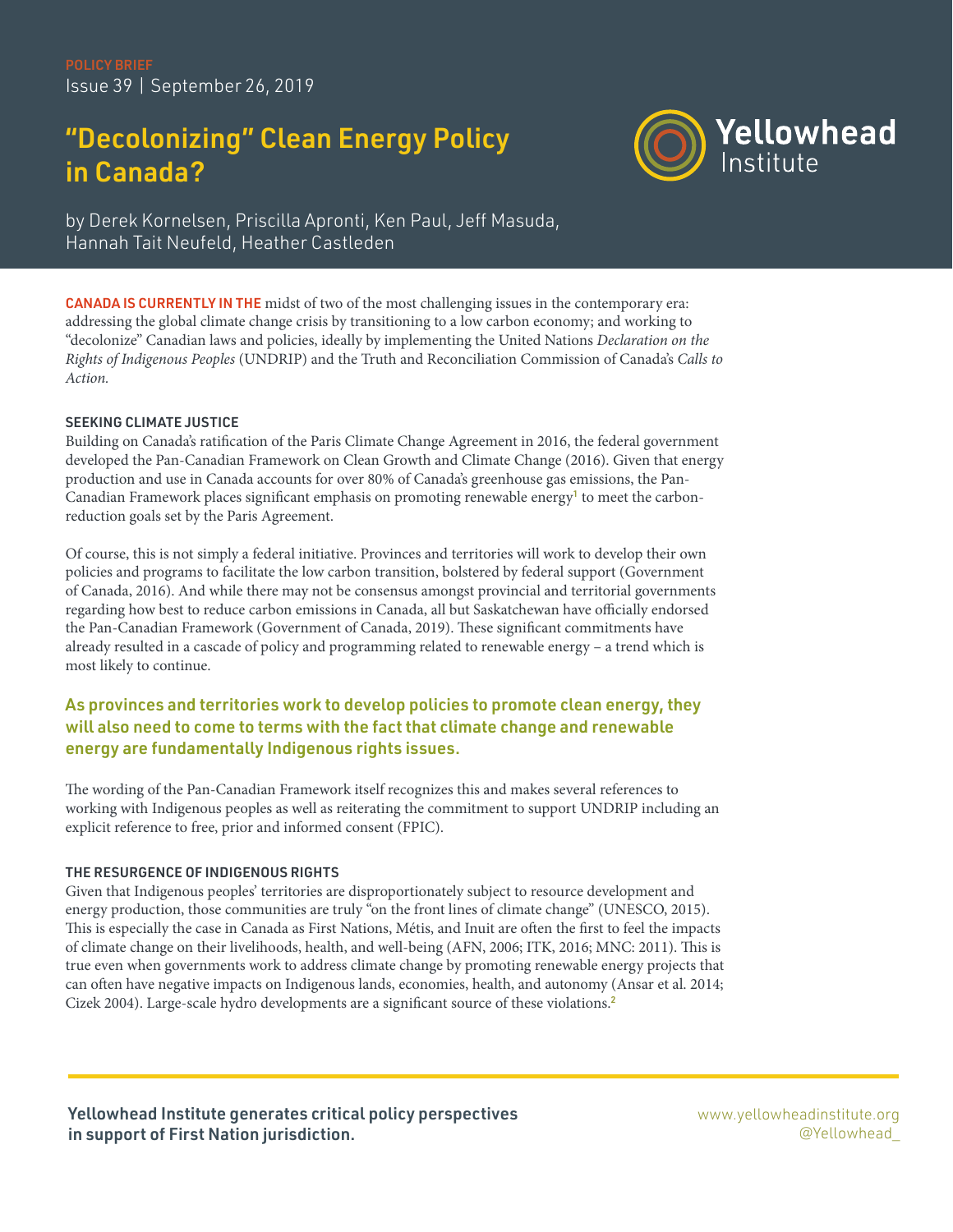### All too often, as past experiences confirm, Indigenous rights and well-being are sacrificed in favour of renewable energy development priorities.

In recent years, however, Indigenous resurgence, coinciding with the Idle No More Movement, a proliferation of legal victories, and the TRC's *Calls to Action* have pushed Canadians in general and policy-makers in particular to consider Indigenous rights in policy development. With energy initiatives, much of the focus has been consulting with Indigenous people and accommodating any infringements on rights.

## Additionally, given the rise in Indigenous entrepreneurship in renewable energy sectors, as well as the disproportionate amount of diesel energy generation in remote Indigenous communities (Natural Resources Canada, 2011), Indigenous peoples may play a key role in Canada's transition to a low carbon economy.

As such, we are currently witnessing a significant increase in Indigenous participation and partnership in renewable energy development across Canada (Henderson C, 2013; Lipp & Bale, 2018).

#### INDIGENOUS INCLUSION IN RENEWABLE ENERGY POLICY (OR LACK THEREOF)

The ever-growing number of policies and programs emerging across Canada, along with the consistent change in the policy landscape due to election cycles, makes it challenging to provide an exhaustive account of how Indigenous people are included in renewable energy policy and projects. However, a recent review, prepared by Judith Lipp and Sarah Bale for the TREC Renewable Energy Co-op (2018), provides an excellent point of entry for the policy analysis as it surveys a total of 57 provincial and territorial renewable energy programs across Canada.

While Lipp and Bale's approach provides a descriptive account of the policy context and potential benefits and challenges to undertaking projects with Indigenous leadership and/or participation, our analysis is a more critical assessment of how well Indigenous rights are reflected in policy and programming. We include key factors that we believe reflect an awareness of or minimum commitment to Indigenous rights: i) whether Indigenous peoples are mentioned or targeted in the wording; ii) whether Indigenous rights are mentioned at all; and iii) whether consultation with Indigenous people was evident. Further, our analysis focuses on both the process by which policy and programming is developed along with the outcomes or the actual content of the policy and programming.

## In this regard, it is overwhelmingly clear that provincial/territorial policy and programming related to renewable energy in Indigenous contexts is in dire need of significant overhaul.

The problems centre on two key concerns. First, in terms of outcomes, renewable energy policy and programming fails to acknowledge Indigenous contexts as unique and demonstrates a widespread neglect and/or ignorance of Indigenous issues and Indigenous rights. Second, in terms of process, even when Indigenous peoples are recognized and specified as potential stakeholders, partners, or beneficiaries, this is mostly in terms of tokenistic recognition that rarely impacts the policy and programming development process.

At the most basic level – that of acknowledging Indigenous peoples at all – 37 out of the 57 policies or programs mentioned Indigenous peoples as potentially impacted or as potential stakeholders, partners, or beneficiaries.

## Of course, this also means that over one third of renewable energy policies, programs and legislation completely excludes Indigenous people all together.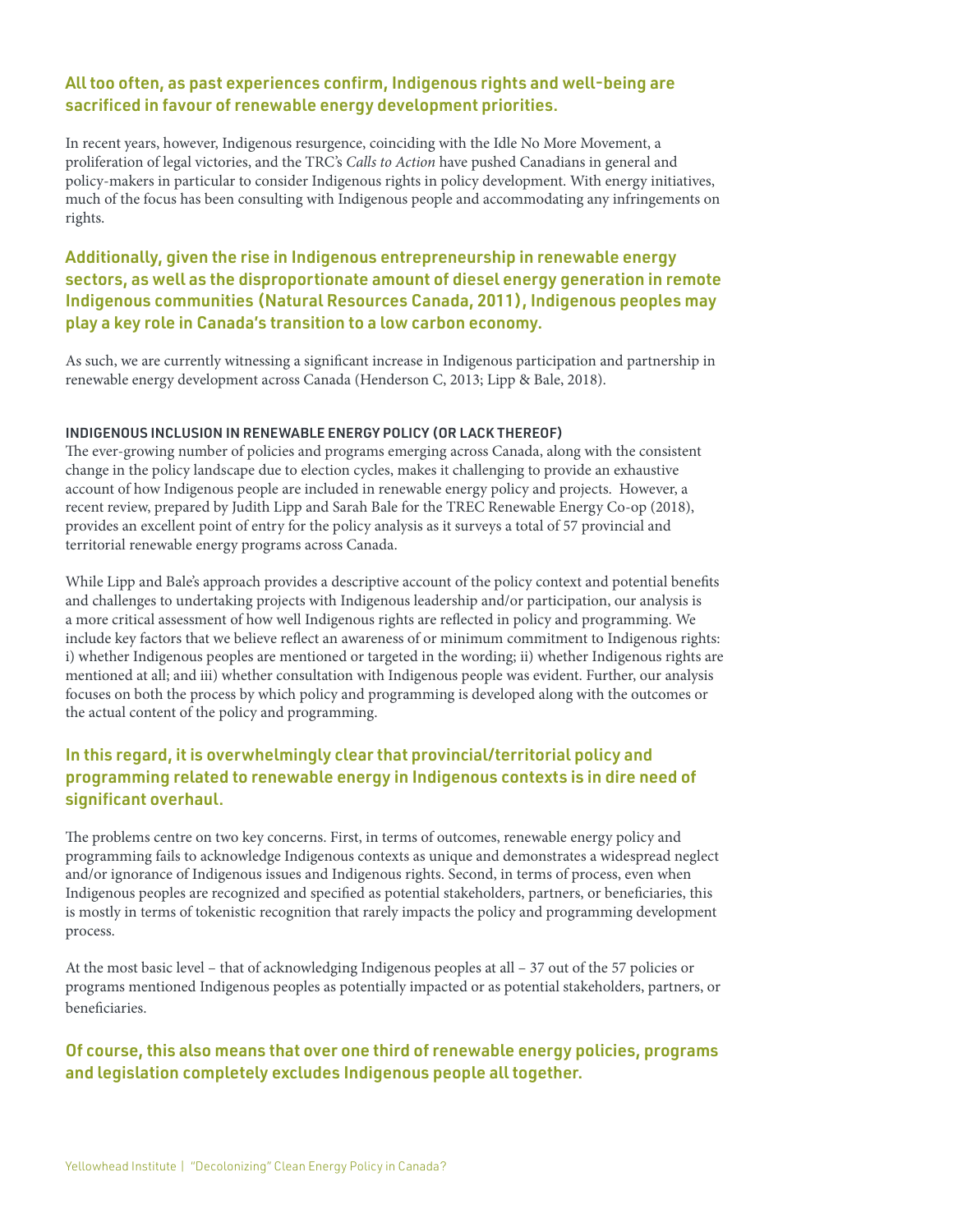More concerning is the fact that there are a scant eight incidents of policy and programming that make any reference at all to Indigenous rights. Out of these eight references, only two, Alberta's Climate Leadership Plan and Ontario's Green Energy Act, make direct reference to UNDRIP and Section 35 Aboriginal and Treaty rights respectively. The other six identify Indigenous rights generally and acknowledge the provinces' commitment to honouring them.

This is a remarkable finding.

## To restate – given our sample, only 14% of provincial and territorial renewable energy policy and programming impacting Indigenous peoples in Canada make any reference whatsoever to Indigenous rights.

#### IS INDIGENOUS PARTICIPATION MEANINGFUL?

This leads directly to the second of the two key concerns we mention above – that recognition is mainly tokenistic and has little to no impact on policy and programming development processes. Put another way, it is one thing to build-in some mention of UNDRIP, TRC or Aboriginal and Treaty rights into policy or program wording; it is quite another to develop and implement policy and programming in ways that substantively respect and enable the exercise of Indigenous rights.

As one may expect, the issue of consultation, given the recent inclusion of FPIC in the Pan-Canadian Framework, is prominent. Again, it is notable that, out of the 57 pieces surveyed (and 37 that explicitly target Indigenous stakeholders, partners, or beneficiaries), only ten indicate that Indigenous peoples were consulted or participated in the development of the policy or program (though none of these mention FPIC). The remaining 47 pieces either did not outline the participation process or did not clearly identify Indigenous people as part of this process. Moreover, where consultation is mentioned, it appears to be for the purposes of *validation* of pre-existing policies and programs, as opposed to meaningful inclusion. For instance, in the development of Alberta's Climate Leadership Plan, Indigenous peoples and organisations, rather than being part of the co-creation of the plan, were only invited to "provide input on Alberta's Climate Leadership Plan" after it was already created, through online survey and by written submission (Government of Alberta, 2017).

## As this overview clearly demonstrates, Indigenous rights and perspectives are by and large, excluded from processes and content related to renewable energy policy and programming across the country.

While there has been some optimism that clean energy development may offer an opportunity for reconciliation (see, for example, Sayers & Mather, 2017; Nathwani, 2017), that is not borne out in practice.

We do not see FPIC, substantive inclusion, barely a mention of Aboriginal and treaty rights, nothing at all on co-management or land restitution. Indeed, Indigenous people seem to be an after-thought of renewable energy policy development. This is not surprising considering the emphasis remains on development, which, in itself compromises Indigenous jurisdiction and can become assimilative if Indigenous rights are not placed front and centre.

#### AN UNCERTAIN FUTURE

The current lack of recognition of Indigenous rights in provincial and territorial energy policy threatens to promote the status quo whereby policies impacting Indigenous peoples are virtually indistinguishable from policies designed for and by non-Indigenous Canadians and governments. Of course, this results in harm. While there has been discursive broad support by provinces and territories for reconciliation as expressed by the TRC's *Calls to Action* and to a lesser extent UNDRIP, it does not appear to translate into policy. Although it is becoming clear that Indigenous people will continue to play increasingly significant roles in clean energy development in Canada, at the time of writing, there is little evidence that Indigenous rights and perspectives will lead the development of clean energy policy moving forward.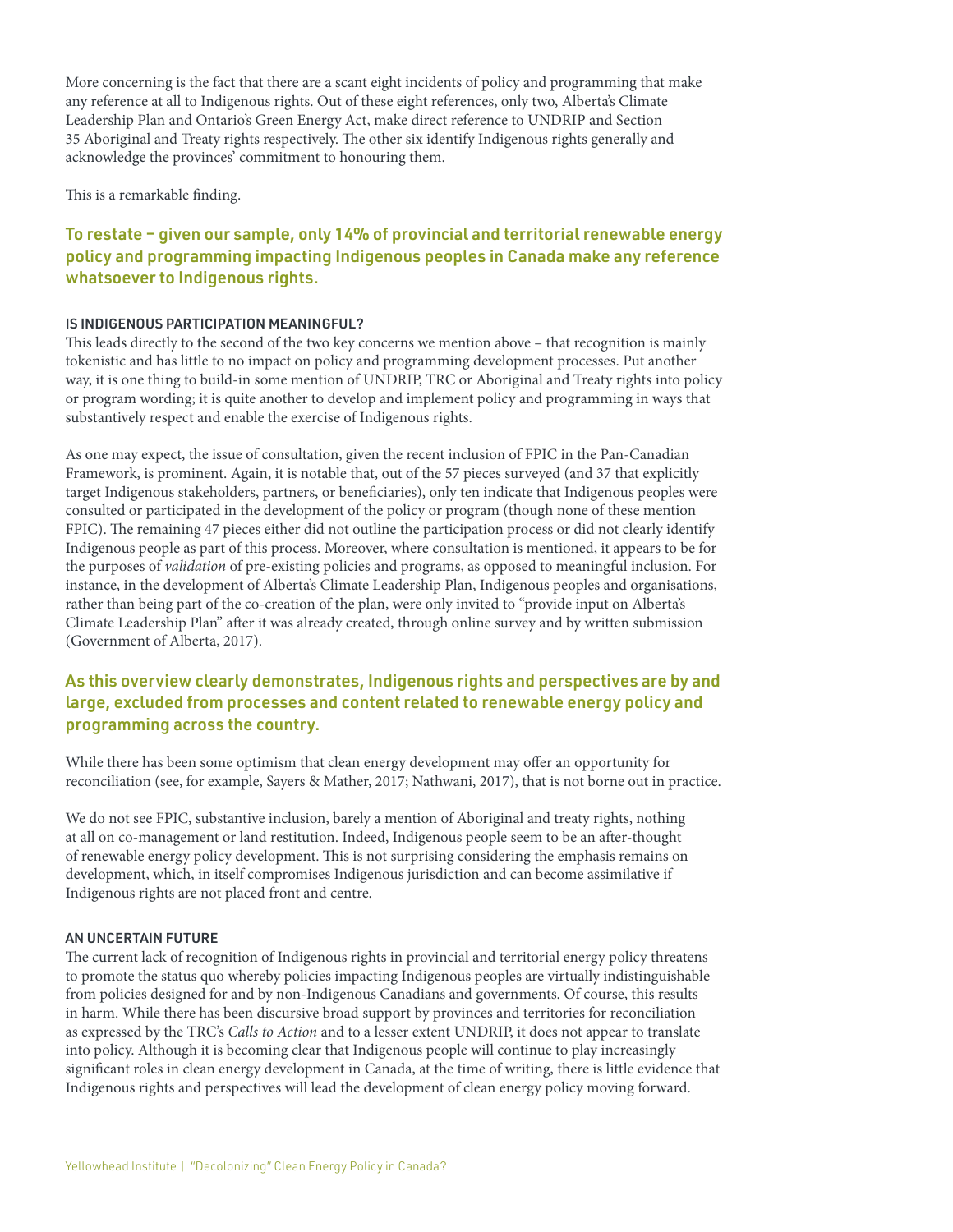#### ENDNOTES

<sup>1</sup>In order to maintain consistency, we use the term 'renewable energy' throughout. In this case we rely on the definition provided by Lipp & Bale who define renewable energy as energy produced by "resources that are naturally replenished on a human time scale, such as sunlight, wind, hydro or running water (waves, tides, rivers), geothermal (using the internal heat of the earth), or biomass (plant matter) (2018: 3). Occasionally relevant policies use 'clean energy' and 'renewable energy' interchangeably.

2 See, for example, issues surrounding projects in Labrador (Muskrat Falls), Quebec (James Bay Project), Manitoba (Keeyask), and British Columbia (Site C) (Hoffman & Martin, 2012; Martin & Hoffman, 2011; McLachlan, 2014; Waldram 1987, 1993; Weis & Ilinca 2010).

#### **REFERENCES**

Ansar, A., Flyvbjerg, B., Budzier, A., and Lunn, D. 2014. Should we build more large dams? The actual costs of hydropower megaproject development. Energy Policy. 69: 43-56.

Assembly of First Nations (AFN). 2006. "Report 2: How Climate Change Uniquely Impacts the Physical, Social, and Cultural Aspects of First Nations". Online: [https://www.afn.ca/uploads/files/env/report\\_2\\_cc\\_uniquely\\_impacts\\_physical\\_social\\_and\\_cultural\\_](https://www.afn.ca/uploads/files/env/report_2_cc_uniquely_impacts_physical_social_and_cultural_aspec) [aspects\\_final\\_001.pdf](https://www.afn.ca/uploads/files/env/report_2_cc_uniquely_impacts_physical_social_and_cultural_aspec)

Cizek, P. 2004. "Hydro hype, dam delusions: The proposal to dam the Deh Cho for hydroelectricity is a classic case of short-sighted energy planning." Alternatives Journal. 30(1): 28-29.

Coates, K. 2015:"Real Truth and Reconciliation Requires Aboriginal-Led Solutions – Not Governments". Macdonald-Laurier Institute. June, 2015. Online: [https://www.macdonaldlaurier.ca/real-truth-and-reconciliation-requires-aboriginal-not-government](https://www.macdonaldlaurier.ca/real-truth-and-reconciliation-requires-aboriginal-not-government-sol)[solutions-coates-in-the-post/](https://www.macdonaldlaurier.ca/real-truth-and-reconciliation-requires-aboriginal-not-government-sol)

Government of Alberta. 2017. "What we heard: Indigenous Climate Leadership Initiative". Online: http://indigenous.alberta.ca/ documents/what-we-heard.pdf?0.4611233945231431

Government of Alberta. 2018. "Climate Leadership Plan". Online: https://www.alberta.ca/climate-leadership-plan.aspx

Government of Canada. 2016. "Pan-Canadian Framework on Clean Growth and Climate Change". Online: [https://www.canada.ca/](https://www.canada.ca/en/services/environment/weather/climatechange/pan-canadian-framework/climate-c) [en/services/environment/weather/climatechange/pan-canadian-framework/climate-change-plan.html](https://www.canada.ca/en/services/environment/weather/climatechange/pan-canadian-framework/climate-c)

Government of Ontario. 2017. "Green Energy Act, 2009, S.O. 2009, c. 12, Sched. A". Online: [https://www.ontario.ca/laws/](https://www.ontario.ca/laws/statute/09g12 ) [statute/09g12](https://www.ontario.ca/laws/statute/09g12 )

Government of Canada. 2019. "Saskatchewan and Pollution Pricing". February, 2019. Online: [https://www.canada.ca/en/](https://www.canada.ca/en/environment-climate-change/services/climate-change/pricing-pollution-how-it) [environment-climate-change/services/climate-change/pricing-pollution-how-it-will-work/saskatchewan.html](https://www.canada.ca/en/environment-climate-change/services/climate-change/pricing-pollution-how-it)

Hoffman, S., and T. Martin. 2012. "Enduring dreams: Social capital and hydro development in Northern Manitoba". International Journal of Critical Indigenous Studies, 5:31-53.

Inuit Tapiriit Kanatami (ITK). 2016. "Inuit Priorities for Canada's Climate Strategy A Canadian Inuit Vision for Our Common Future in Our Homelands". Online: [https://www.itk.ca/wp-content/uploads/2016/09/ITK\\_Climate-Change-Report\\_English.pdf](https://www.itk.ca/wp-content/uploads/2016/09/ITK_Climate-Change-Report_English.pdf )

Lipp, Judith and Sara Bale. 2018. "Growing Indigenous Power: A Review of Indigenous Involvement and Resources to Further Renewable Energy Development Across Canada." TREC Renewable Energy Co-op. February, 2018. Online: [http://www.trec.on.ca/](http://www.trec.on.ca/wp-content/uploads/2018/03/TREC-PPP_IndigenousPowerReport_FINAL.pdf ) [wp-content/uploads/2018/03/TREC-PPP\\_IndigenousPowerReport\\_FINAL.pdf](http://www.trec.on.ca/wp-content/uploads/2018/03/TREC-PPP_IndigenousPowerReport_FINAL.pdf )

Martin, Thibault and Steven Hoffman (Editors). 2011. Power struggles: Hydro Development and First Nations in Manitoba and Quebec. Winnipeg: University of Manitoba Press.

McLachlan, S.M. 2014. "Deaf in One ear, and Blind in the Other: Science, Aboriginal Traditional Knowledge, and the Implications of Keeyask for the Socio-environment. A report for the Manitoba Clean Environment Commission on behalf of the Concerned Fox Lake Grassroots Citizens". January 11, 2014.

Métis National Council. 2011. "Climate Change Fact Sheet". Online: [http://www.metisnation.ca/wp-content/uploads/2011/05/](http://www.metisnation.ca/wp-content/uploads/2011/05/Climate-Change-Fact-Sheet.pdf ) [Climate-Change-Fact-Sheet.pdf](http://www.metisnation.ca/wp-content/uploads/2011/05/Climate-Change-Fact-Sheet.pdf )

Nathwani, Jatin. 2017. "Clean energy can advance Indigenous reconciliation." The Conversation. October, 2017. Online: <https://theconversation.com/clean-energy-can-advance-indigenous-reconciliation-83343>

Sayers, Judith and Jae Mather. 2017. "Clean energy can help power reconciliation". The Tyee. December, 2017. Online: <https://thetyee.ca/Opinion/2017/12/14/Clean-Energy-Help-Power-Reconciliation/>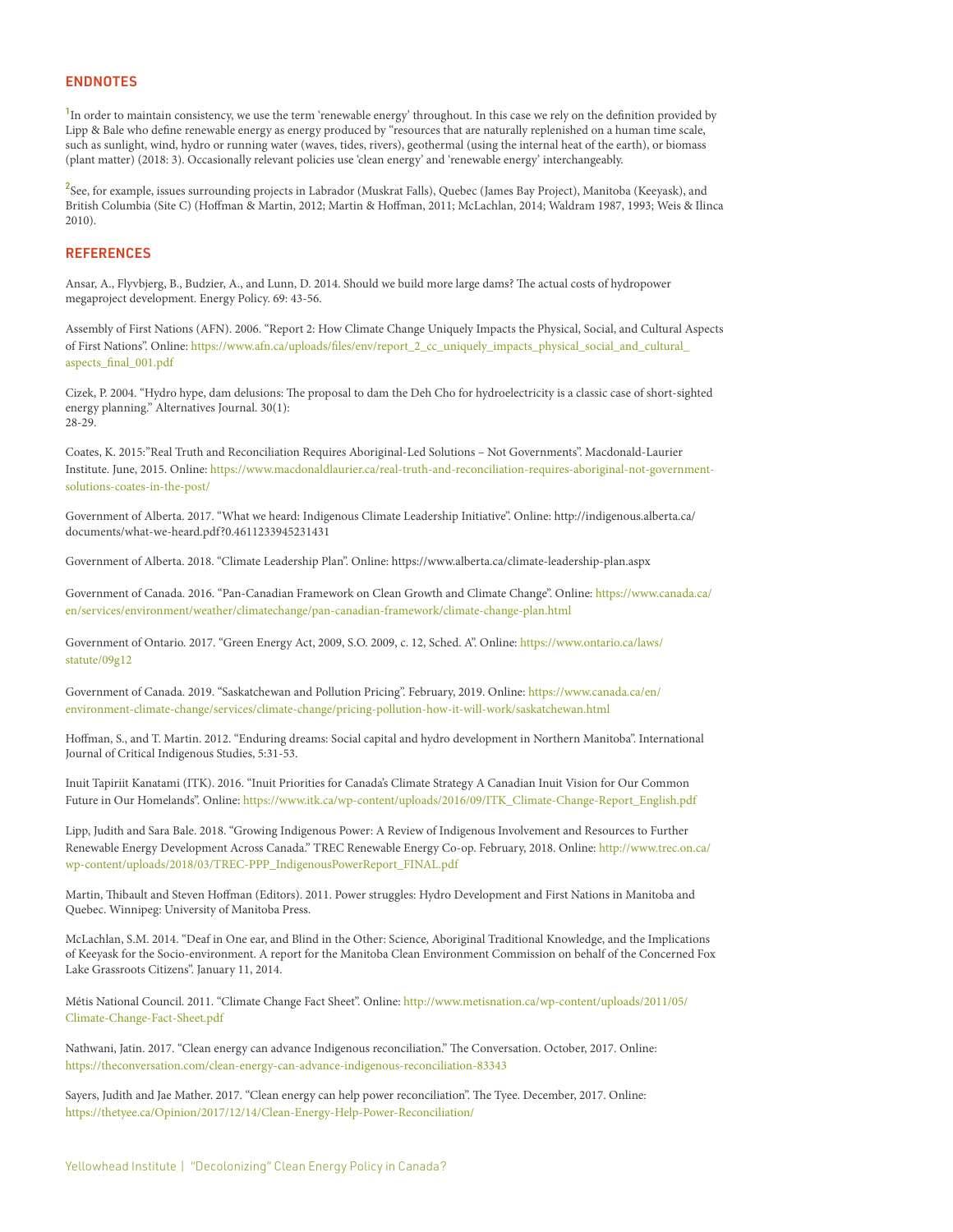Truth and Reconciliation Commission of Canada (TRC). 2015. "Truth and Reconciliation Commission of Canada: Calls to Action. Online: [http://www.trc.ca/websites/trcinstitution/File/2015/Findings/Calls\\_to\\_Action\\_English2.pdf](http://www.trc.ca/websites/trcinstitution/File/2015/Findings/Calls_to_Action_English2.pdf)

United Nations (UN). 2007. Declaration on the Rights of Indigenous Peoples. New York: United Nations.

United Nations Educational, Scientific, and Cultural Organization (UNESCO). 2015. "Climate Frontlines: Local and Indigenous Knowledge Systems". <http://www.climatefrontlines.org/>

Waldram, J.B. 1993. As Long as the Rivers Run: Hydroelectric Development and Native Communities In Western Canada. Winnipeg: University of Manitoba Press.

Weis, T. M., and Ilinca, A. 2010. Assessing the potential for a wind power incentive for remote villages in Canada. Energy Policy. 38(10): 5504-5511.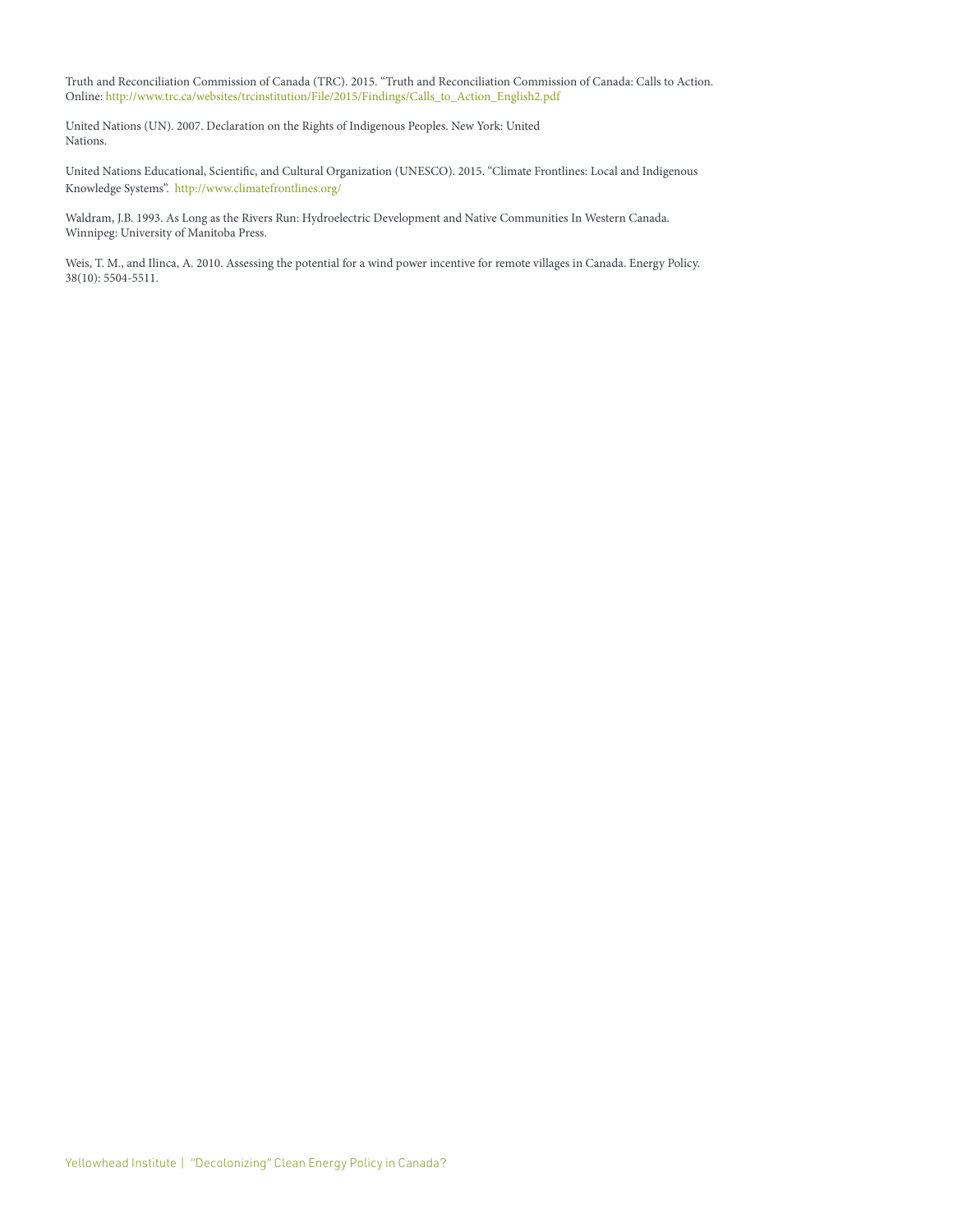# **PROVINCIAL & TERRITORIAL RENEWABLE ENERGY POLICIES AND PROGRAMMING**

 $\checkmark$  Presence of  $\checkmark$ Indigenous content

Absence of Indigenous content

| PROVINCE /<br><b>TERRITORY</b>                                  | <b>POLICY</b>                                                 | IDENTIFICATION<br>OF INDIGENOUS<br><b>STAKEHOLDERS</b> | UNDRIP/<br>SECTION 35/<br>TRC CONTENT | <b>INDIGENOUS</b><br><b>INVOLVEMENT IN</b><br>POLICY DESIGN<br><b>PROCESS</b> |
|-----------------------------------------------------------------|---------------------------------------------------------------|--------------------------------------------------------|---------------------------------------|-------------------------------------------------------------------------------|
| <b>ALBERTA</b>                                                  | Climate Leadership Plan                                       | $\checkmark$                                           | $\checkmark$                          | $\checkmark$                                                                  |
|                                                                 | Renewable Electricity Program                                 | ✓                                                      | ×                                     | ×                                                                             |
|                                                                 | Alberta Indigenous Solar Program                              | ✓                                                      | ×                                     | ×                                                                             |
|                                                                 | Alberta Indigenous Green Energy<br>Development Program        |                                                        | ×                                     | ×                                                                             |
|                                                                 | Alberta Indigenous Community<br><b>Energy Program</b>         | ✓                                                      | ×                                     | ×                                                                             |
|                                                                 | Alberta Indigenous Green<br><b>Employment Program</b>         | ✓                                                      | $\mathbf x$                           | $\pmb{\times}$                                                                |
| <b>BRITISH</b><br><b>COLUMBIA</b>                               | Clean Energy Act                                              |                                                        | ×                                     | ×                                                                             |
|                                                                 | BC Energy Plan: A Vision for Clean<br>Energy Leadership       |                                                        | ✓                                     | ×                                                                             |
|                                                                 | <b>First Nations Clean Energy</b><br><b>Business Fund</b>     |                                                        | ×                                     | $\pmb{\times}$                                                                |
|                                                                 | <b>BC Indigenous Clean</b><br>Energy Initiative               | ✓                                                      | $\boldsymbol{\mathsf{x}}$             | $\pmb{\times}$                                                                |
|                                                                 | Clean Energy Strategy for First<br>Nations and BC             | ✓                                                      | $\mathbf x$                           | $\mathbf x$                                                                   |
| <b>MANITOBA</b>                                                 | <b>Climate Change and Green Economy</b><br><b>Action Plan</b> | ✓                                                      | $\pmb{\times}$                        | ×                                                                             |
|                                                                 | <b>Clean Energy Strategy</b>                                  | ✓                                                      | ✓                                     | ×                                                                             |
|                                                                 | Pay As You Save (PAYS)                                        | ×                                                      | ×                                     | ×                                                                             |
| <b>NEW</b><br><b>FOUNDLAND</b><br><b>AND</b><br><b>LABRADOR</b> | Climate Change Action Plan                                    | ×                                                      | ×                                     | ×                                                                             |
|                                                                 | Northern Strategic Plan for Labrador                          | $\checkmark$                                           | $\checkmark$                          | $\checkmark$                                                                  |
|                                                                 | Net Metering Policy Framework                                 | $\pmb{\times}$                                         | $\mathbf x$                           | ×                                                                             |
|                                                                 | <b>Biogas Electricity Generation</b>                          | $\pmb{\times}$                                         | ×                                     | ×                                                                             |
|                                                                 |                                                               |                                                        |                                       |                                                                               |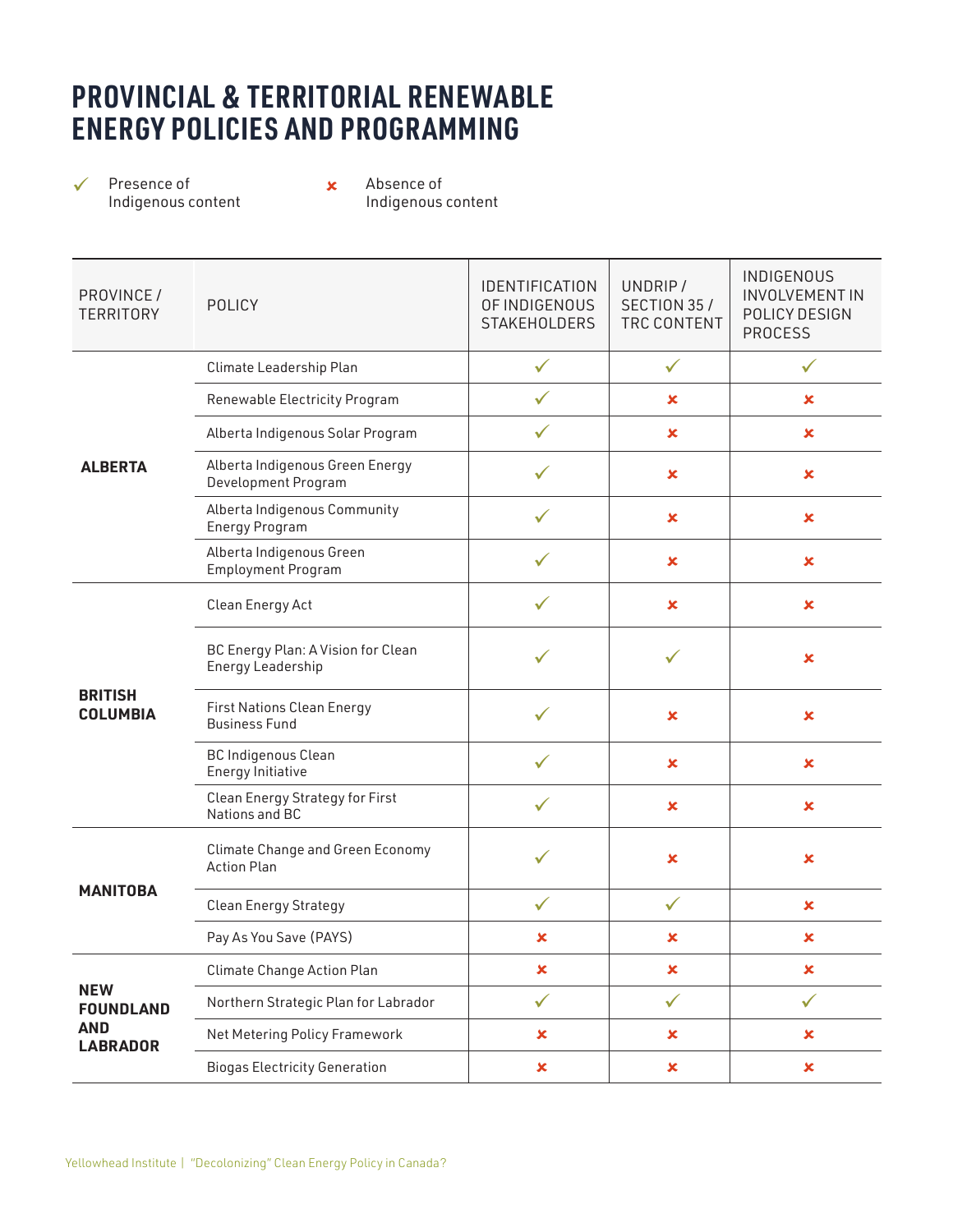| <b>NEW</b><br><b>BRUNSWICK</b>         | <b>Community Energy Policy</b>                                                       |                | $\boldsymbol{\mathsf{x}}$ | ×              |
|----------------------------------------|--------------------------------------------------------------------------------------|----------------|---------------------------|----------------|
|                                        | <b>Electricity from Renewable Resources</b><br>Regulation - Electricity Act          | ✓              | $\boldsymbol{\mathsf{x}}$ | ×              |
|                                        | Locally-owned Renewable Energy<br>Projects that are Small Scale<br>Programs (LORESS) | ✓              | $\pmb{\times}$            | ×              |
| <b>NORTHWEST</b><br><b>TERRITORIES</b> | Northwest Territories Solar Energy<br>Strategy 2012-2017                             | $\pmb{\times}$ | $\boldsymbol{\mathsf{x}}$ | $\pmb{\times}$ |
|                                        | <b>Community Renewable Energy</b><br>Program (CREP)                                  | $\checkmark$   | $\pmb{\times}$            | $\pmb{\times}$ |
|                                        | Northwest Territories Energy Action<br>Plan 2013                                     |                | $\boldsymbol{\mathsf{x}}$ |                |
|                                        | <b>Business Renewable Energy Fund</b><br>(BREF)                                      | $\pmb{\times}$ | $\boldsymbol{\mathsf{x}}$ | $\pmb{\times}$ |
|                                        | Residential Renewable Energy Fund<br>(RREF)                                          | ×              | $\pmb{\times}$            | $\pmb{\times}$ |
|                                        | Alternative Energy Technologies<br>Program (AETP)                                    | $\checkmark$   | $\boldsymbol{\mathsf{x}}$ | $\pmb{\times}$ |
|                                        | Net Metering                                                                         | ×              | ×                         | ×              |
|                                        | A Greenhouse Gas Strategy for the<br>Northwest Territories 2011-2015                 | ✓              | ×                         | ✓              |
|                                        | Paths to a Renewable North; A<br>Pan-Territorial Renewable Energy<br>Inventory       | $\checkmark$   | $\boldsymbol{\mathsf{x}}$ | $\pmb{\times}$ |
|                                        | A Vision for the Northwest Territories<br>Power System Plan                          | $\checkmark$   | $\pmb{\times}$            | ×              |
| <b>NOVA SCOTIA</b>                     | Mi'kmaq Energy Strategy                                                              | $\checkmark$   | ×                         | ×              |
|                                        | <b>Electricity Act</b>                                                               | ×              | ×                         | ×              |
|                                        | Our Electricity Future, Nova Scotia's<br>Electricity Plan (2015-2040)                |                |                           | ×              |
|                                        | Solar for Community Buildings Pilot<br>Program                                       | $\checkmark$   | $\pmb{\times}$            | $\pmb{\times}$ |
|                                        | <b>Enhanced Net Metering</b>                                                         | $\pmb{\times}$ | $\boldsymbol{\mathsf{x}}$ | $\pmb{\times}$ |
|                                        | Marine Renewable Energy Strategy                                                     | $\checkmark$   | $\checkmark$              | $\checkmark$   |
| <b>NUNAVUT</b>                         | Ikummatiit                                                                           | $\checkmark$   | ×                         | ✓              |
|                                        | Nunavut Energy Management<br>Program                                                 | $\pmb{\times}$ | $\pmb{\times}$            | ×              |